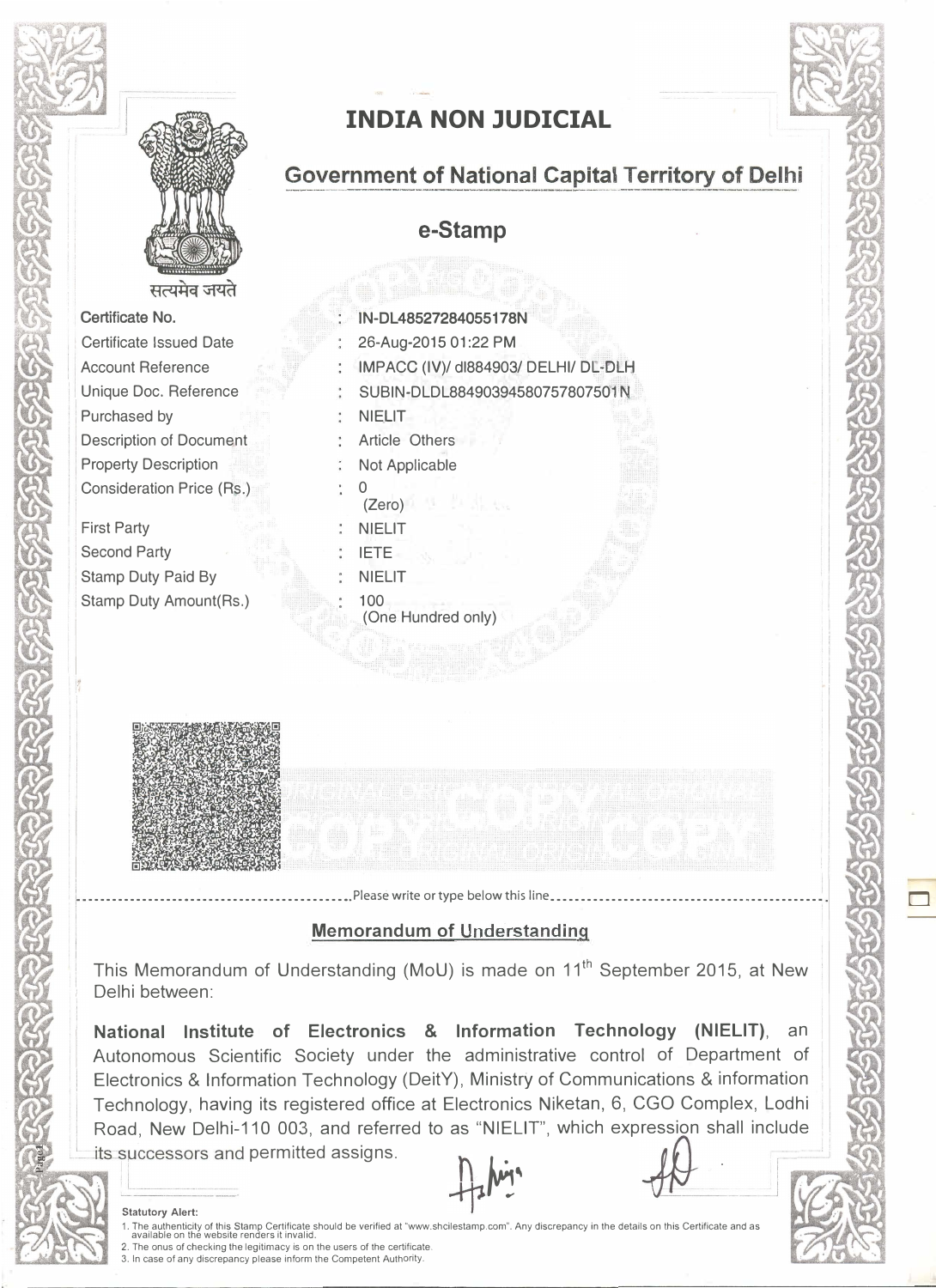Institution of Electronics and Telecommunication Engineers (IETE), India's leading recognised professional society devoted to the advancement of Science and Technology of Electronics, Telecommunication & IT and have its registered office at 2, Institutional Area, Lodi Road, New Delhi 110 003, and referred to as "IETE", which expression shall include its successors and permitted assigns.

IETE and NIELIT will collectively be known as parties and individually as party

WHEREAS IETE, is an Institution that provides leadership in Scientific and Technical areas of direct importance to the national development and economy. Government of India has recognized IETE as a Scientific and Industrial Research Organization (SIRO) and also notified it as an educational Institution of national eminence;

AND WHEREAS IETE is also executing Capacity Buildings and Skill Development projects, under Skill Development Programmes in various States of India;

AND WHEREAS NIELIT is having the expertise and mandate to carry out Human Resource Development and related activities in the area of Information, Electronics & Communications Technologies (IECT) and allied verticals.

AND WHEREAS NIELIT also Accreditates Institutes for conducting 0, A, B and C level IT Courses based on the prescribed norms;

AND WHEREAS NIELIT also Grants permission to Institutes to act as Facilitation Centres to conduct Digital Literacy Courses based on the prescribed norms;

AND WHEREAS NIELIT also conducts Examination, Evaluation and Certification of various types of Courses;

AND WHEREAS NIELIT is a Key Implementing Agency in the execution of the two schemes of Government of India for skill development in ESDM (Electronics System Design & Manufacturing) which are being implemented in all the States and UTs of the country.

NOW, THEREFORE, IETE and NIELIT agree to join hands for imparting training in Skill Development and Capacity Building. Both the parties also agree for joint execution and implementation of future Skill Development / Capacity Building Projects.

It is agreed between the parties as under:

1. NIELIT/ IETE shall carry out the need assessment for the various training requirements in areas of interest on case to case basis.

Page2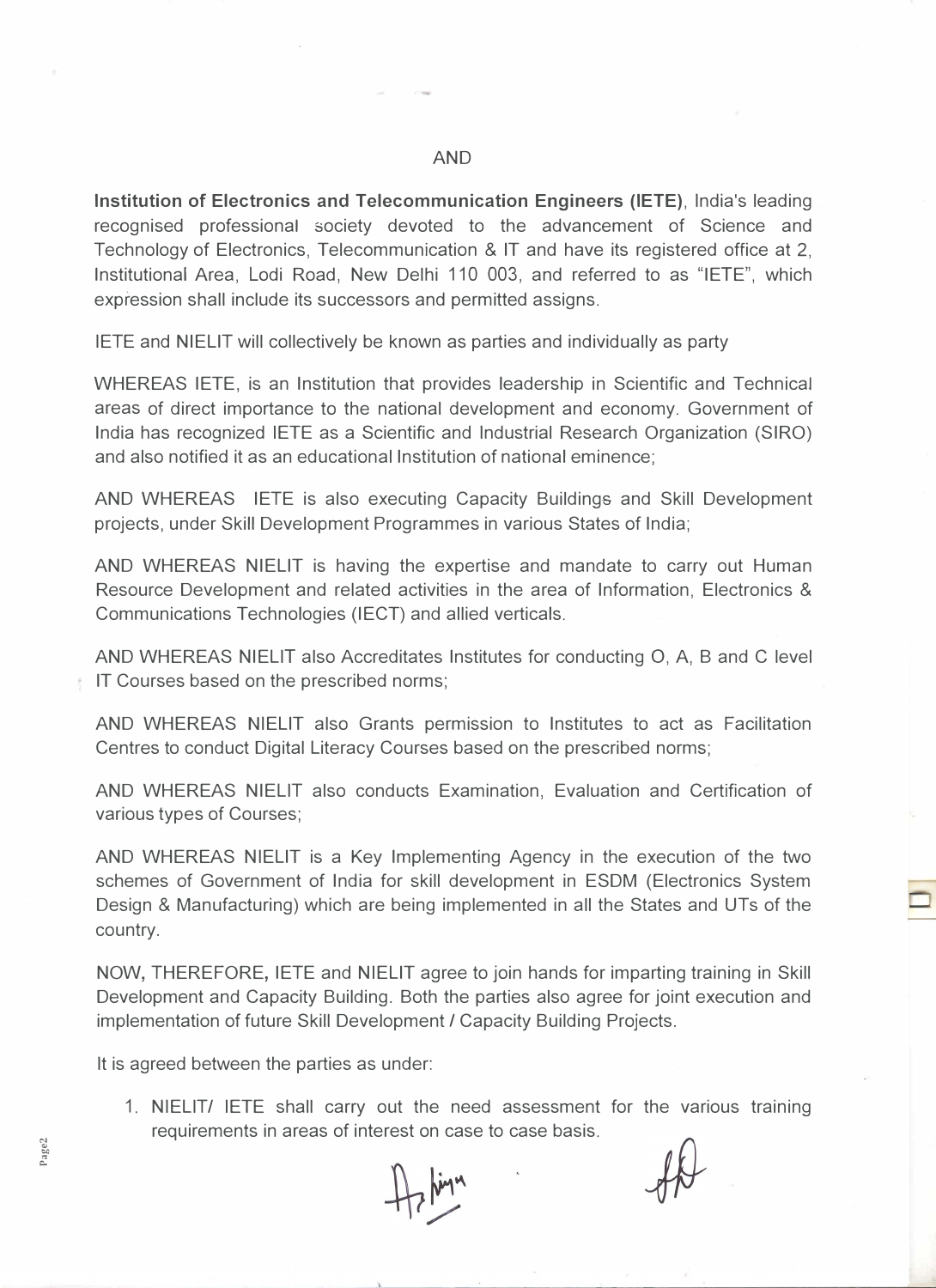- 2. Need assessment information shall be shared between two parties.
- 3. IETE / NIELIT shall give presentations to various funding agencies for allocation of funds for projects and training.
- 4. IETE / NIELIT shall develop project proposals for implementation of such projects in various states of the country.
- 5. IETE will get the Accreditation/Facilitation Status for their Training Centres for various IT and ESDM courses from NIELIT based on the prescribed norms.
- 6. IETE and NIELIT may utilize the resources of each other (e.g. venue, instructors etc.) as per mutually agreed terms on case to case basis.
- 7. NIELIT may conduct training of IETE's sponsored courses in IECT sector on mutually agreed terms and condition on case to case basis.
- 8. NIELIT will carry out Third Party Assessment for courses designed and developed by IETE on payment basis whereas NIELIT will carry out certification for those courses which are designed either by NIELIT or jointly by NIELIT & IETE.
- 9. All technical, commercial and financial terms for the Project will be on back to back basis for each other.
- 10. After mutual consultation, a joint team consisting of representatives of parties will be formed for various activities like technical discussions, manpower resource allocation and their period of involvement and preparation of proposals.
- 11. Both the parties will explore and work for the development of optional Business model for training that helps IECT sector from time to time.
- 12. On award of the work, mutually agreed roles and responsibility shall be decided between the parties.
- 13. Nothing in this MOU shall be deemed to constitute, create or give effect or recognize a Joint Venture, partnership or business entity of any kind.
- 14. This MOU shall be construed and governed by the laws of India and the parties hereby submit to the exclusive jurisdiction of the Delhi Courts of Law.
- 15.Any matter, which is not stipulated in the MOU, shall be settled in good faith by discussion among the parties in the spirit of understanding and cooperation.

Page<sub>3</sub>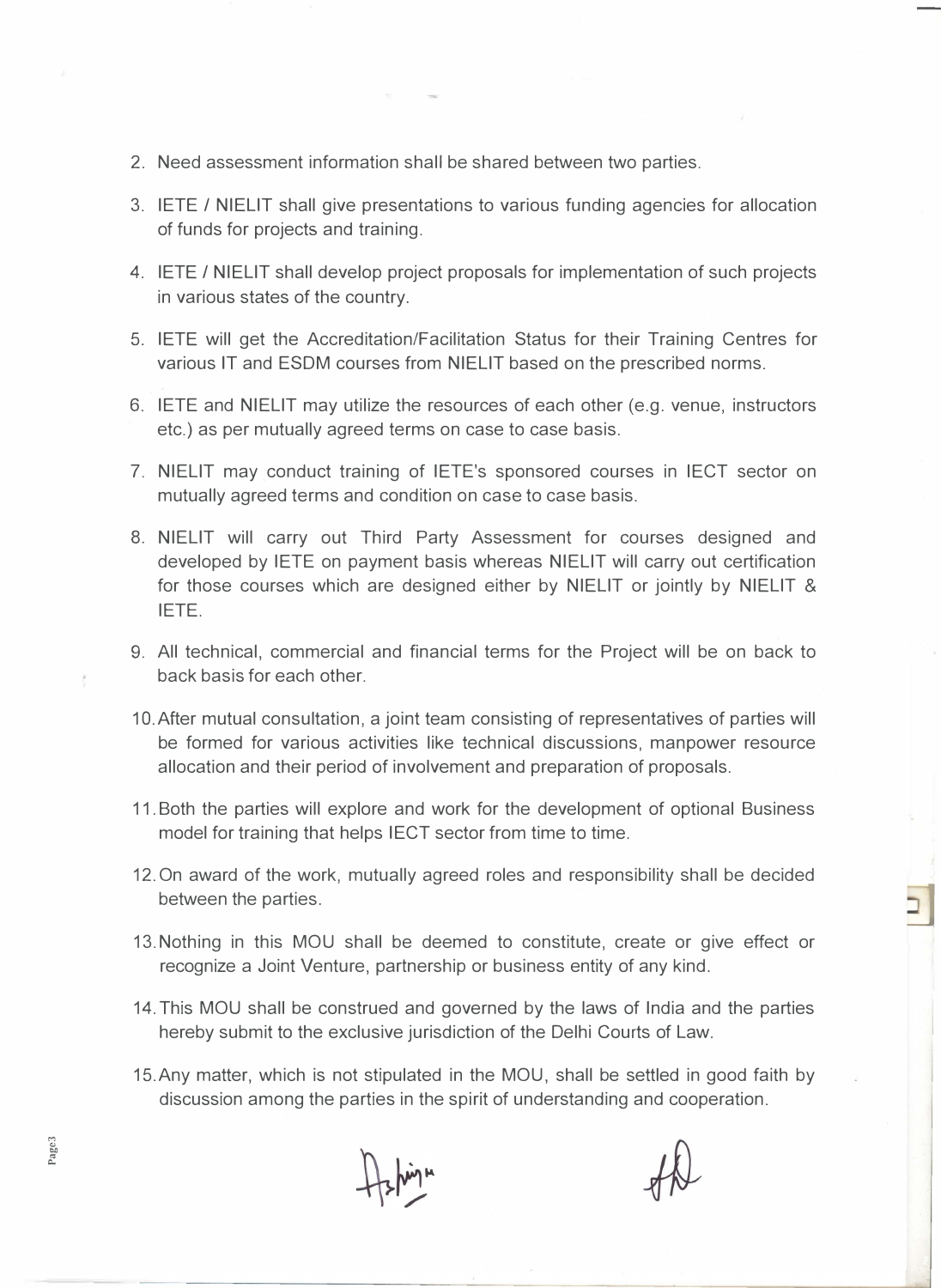### Validity:

The term of this MOU shall be initially valid for 1(one) year extendable upto 3 years from the date of signing of this MOU. All obligations hereunder shall apply during the term of this MOU and to such obligations and commitments in relation to the projects, as may have been undertaken by the Parties.

#### Indemnity:

The parties agree to indemnity and keep each other protected and harmless against any claim or action made by any third party and/ or any loss and damage caused to either party as a result of failure on the part of the other party to discharge an obligation arising out of or in relation to this MOU.

#### Force Majeure:

The parties are not liable for any failure in performance of their obligation if such failure is as a result of Force Majeure only if such Force Majeure is accepted by the client and due concession for the same is granted by the client.

#### Confidentiality:

IETE and NIELIT agree to keep confidential all information shared with each other and will disclose the same to a third party only after taking prior written consent of the other. This clause excludes information available in Public domain. The confidentiality provisions of this MOU shall remain in full force and effect during the term of this MOU and 12 months thereafter.

#### Dispute Resolution:

In the event of any dispute or difference relating to the interpretation and, application of the provisions of this contract, such dispute or difference shall be jointly referred by the parties for Arbitration of a sole Arbitrator to be nominated by the Secretary to the Government of India in the Department of Public Enterprises. The Arbitration and Conciliation Act, 1996 shall not be applicable to the arbitration under this clause. The award of the Arbitrator shall be binding upon the parties to the dispute, provided, however, any party aggrieved by such award may make a further reference for setting aside or revision of the award to the Law Secretary, Department of legal affairs, Ministry of Law and Justice, Govt. of India. Upon such reference, the dispute shall be decided by the Law Secretary, whose decision shall be binding on the parties finally and conclusively.

Page4